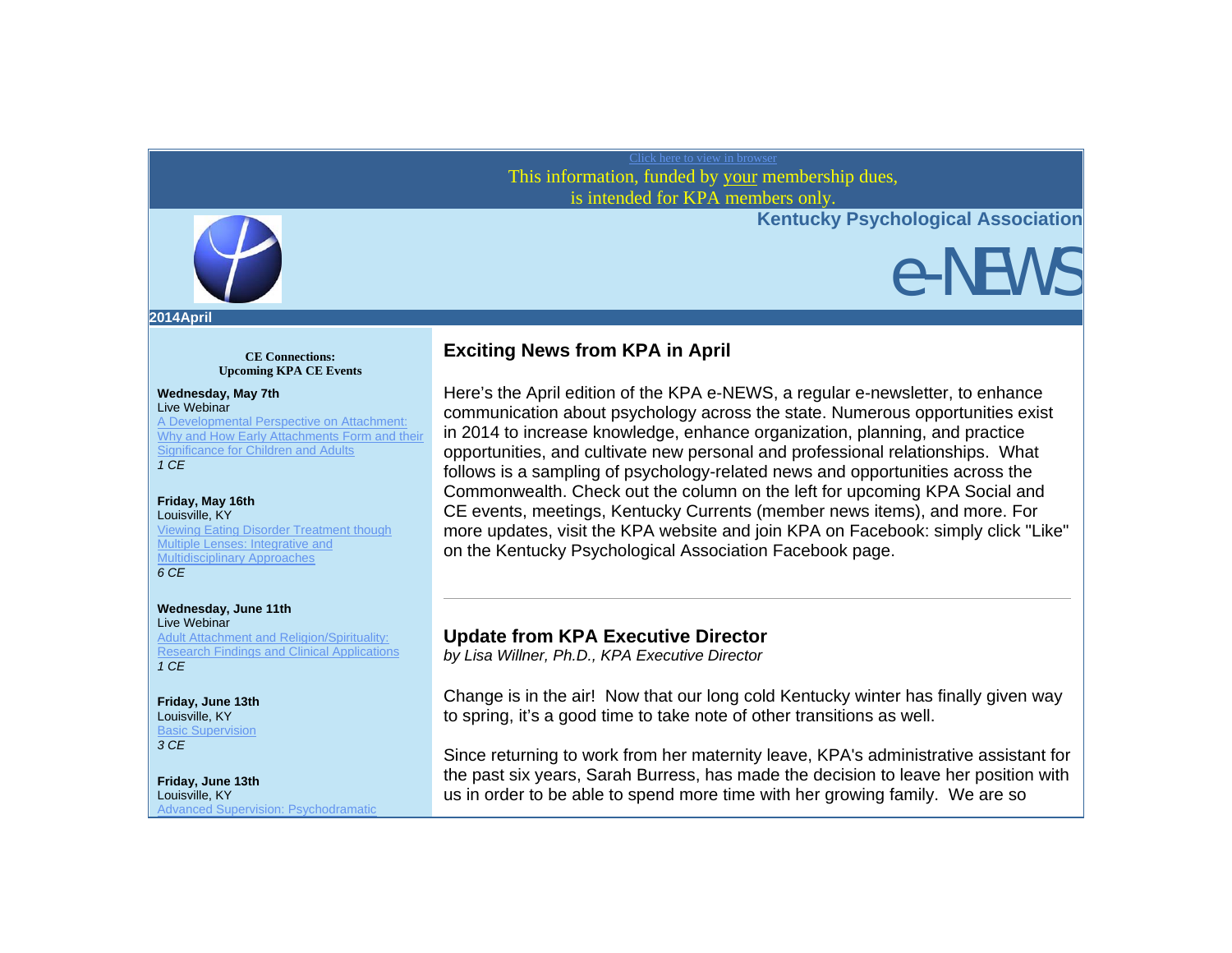#### Supervision-Beyond Role-Playing *3 CE*

Complete details and registration information can be found on the KPA Event Calendar.

#### **Next KPA Board of Directors Meeting**

**May 30th** Frankfort, KY

View the KPA Board of Directors

### **Visit the KPA Book Corner**

The KPA Book Corner highlights books written by KPA Members and those recommended by KPA speakers, including those from the 2013 Convention. Click here to take a look at our current listings.

If you have presented for KPA or are a KPA Member author, please send your suggested items to kpa@kpa.org.(If you order Book Corner recommendations or other items through Amazon, remember to access the Amazon site by clicking on the Amazon link on the KPA home page - Amazon donates a small percentage of these purchases back to KPA!)

-Advertisement-

grateful to Sarah for her great work over the years, and for being the friendly face<br>end voice of KPA that our members have come to know and appreciate. We will<br>certainly miss her, and I am confident that you join Leslie P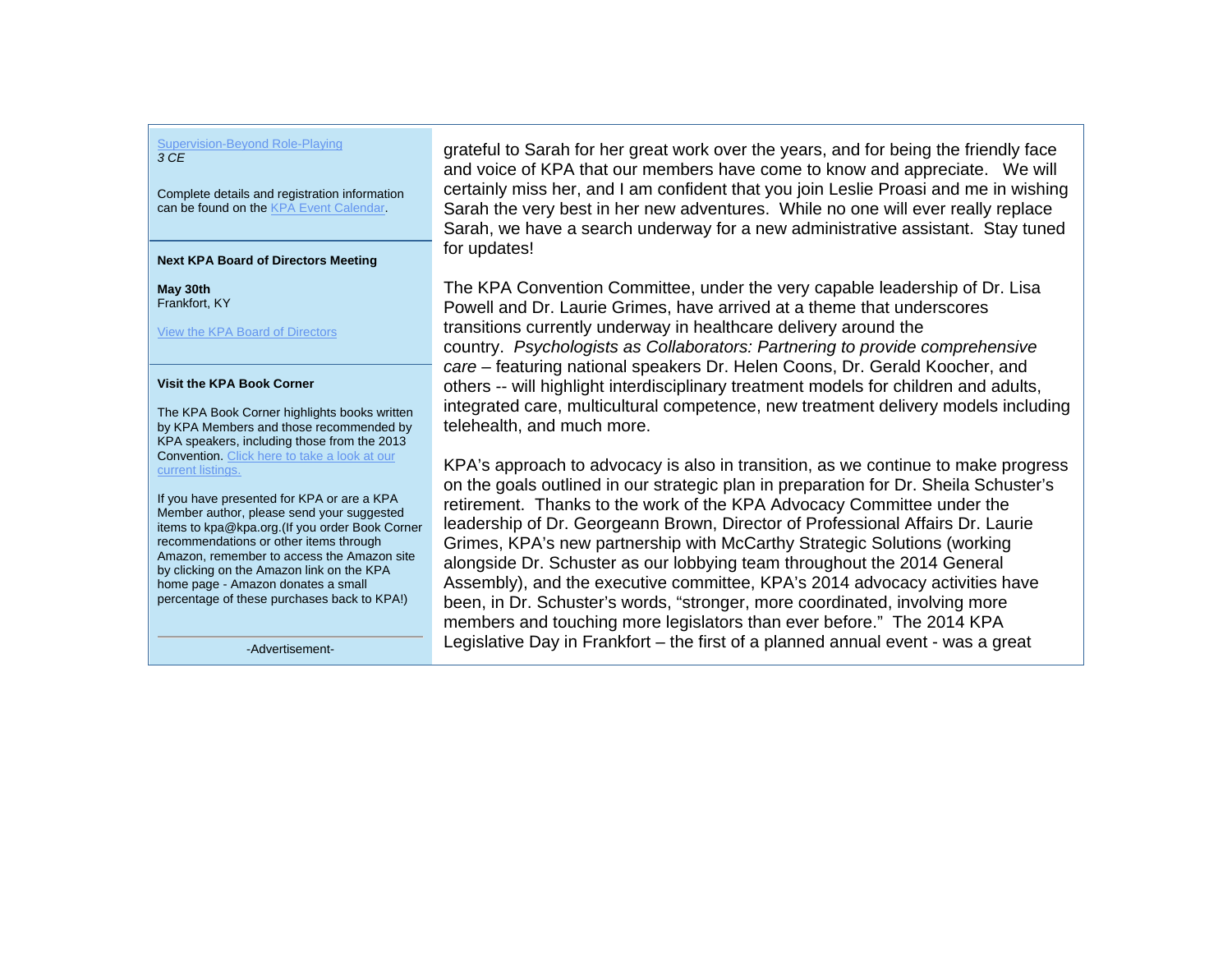

## 2014 Psychology **Workshop Series**

Sponsored by UI&U's PsyD Program in Clinical Psychology

Cincinnati Academic Center 440 E. McMillan Street Cincinnati, OH 45206

### **Mindfulness-Based Cognitive** Therapy

Richard W. Sears, PsyD, MBA, ABPP Friday, May 9 / 8:30am - 4:00pm \$145/Early \$130 (6 CE credits)

The Competent and Ethical Practice of Clinical Supervision Jennifer Ossege, PsyD & Joy McGhee, PsyD Thursday, May 29 /8:30am - 4:00pm \$145/Early \$130 (6 CE credits)

Multicultural Competencies in the **Era of Evidence-Based Practices** Brian D. Riker, PsyD & Jessica Bunce, PsyD Friday, June 6 / 9:00am-12:15pm \$75/Early \$65 (3 CE Credits)

#### **Dissociative Disorders: An Overview** of Assessment, Diagnosis and **Treatment** Jaime B. Willis, PsyD Friday, June 20 / 9:00am - 12:15pm \$75/Early \$65 (3 CE Credits)

**Community Bulletin Board** 

success. With the help of lobbyist John McCarthy and his associates, we will continue working toward making advocacy for psychology a member-centered and year-round effort.

Springtime at KPA included several continuing education events, including our sold-out and highly regarded 2014 featured workshop with Dr. Janina Fisher. So many of you have requested more from Dr. Fisher that we are in discussion with her about a return visit in 2016! (For more on upcoming CE events see the KPA Event Calendar.

Turning to the Kentucky Psychological Foundation (KPF), this year's Spring Academic Conference was a great success once again. Many thanks to the SAC Planning Committee, chaired by Dr. Jennifer Price, and to Dr. Janet Dean and Dr. Art Nonneman for coordinating the hosting of this year's SAC on the beautiful Asbury University campus. (See below for the SAC wrap-up report, including a full list of 2014 award winners.) Spring is a time of renewal, and in other KPF news, the recently reconstituted Psychology in the Workplace Network is in the process of re-launching Kentucky's Psychologically Healthy Workplace Awards. This public education initiative is designed to raise public awareness about the value psychology brings to the workplace, and to promote policies and practices that enhance employee well-being and organizational performance. Chaired by Dr. Courtney Keim, Kentucky's PWN has just received financial support from APA to re-charge our program. The committee has been successful in soliciting some very promising nominations, and has recently extended the nomination deadline through May. Please spread the word if you work for or know of Kentucky organizations and businesses who deserve recognition for their psychologically healthy practices: www.kpa.org/PHWA

I wish all of you a happy spring, and look forward to seeing you at a KPA event soon!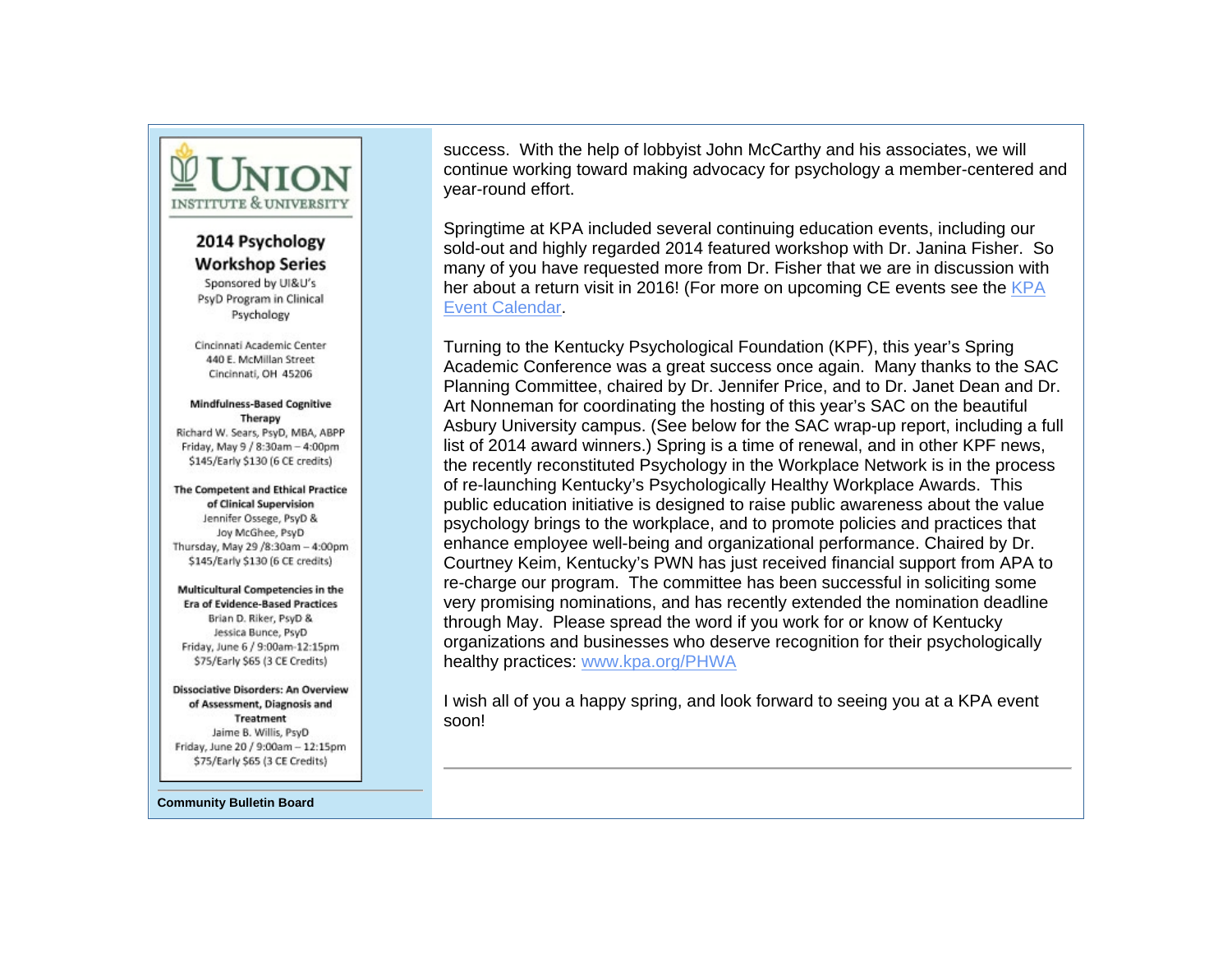A forum is available to any KPA member who would like to post information that the psychology community may find interesting or helpful or for which psychology input is requested. Visit the Community Bulletin Board to view current messages or to post a new message.



#### **KPA Currents**

A Snapshot of Events in the Lives of KPA Members

KPA's **Dr. Felicia Smith** and **Dr. Sheila Schuster** are featured in a photo in the current APA Monitor! See p. 40 to view our local celebrities.

Congratulations to **Elizabeth McKune, Ed.D.**, on being profiled on APA's new public education campaign, Psychology: Science in Action. To read her profile as well as those of

## **2014 APAPO State Leadership Conference: Report from the Kentucky Delegation**

Twelve KPA members attended this year's State Leadership Conference, Creating Roadmaps for Practice, in Washington, DC on March 8-11. This annual conference is sponsored by the APA Practice Organization.

KPA's delegation included elected and staff leadership, Diversity and Early Career Psychologists delegates, and our Public Education Campaign Coordinator. In addition, Kentucky's delegation included three graduate students attending in APA Graduate Student (APAGS) roles, and a member of the APAPO Committee of State Leaders, a team that plays an active role in conference planning. KPA applied for and received APAPO funding this year for the participation of our Diversity and ECP delegates.

To view some SLC highlights as reported by the members of KPA's delegation, go to:

https://kpa.site-ym.com/?2014SLCReport

## **Kentucky Psychological Foundation (KPF) Spring Academic Conference: Highlights**

The **2014 Kentucky Psychological Foundation Spring Academic Conference** was held on **Saturday, March 29th** at **Asbury University**. Annually, the SAC provides a unique opportunity for graduate and undergraduate students to present their research in juried competitions, learn about career options and paths, develop practical skills, attend workshops, and network with fellow Kentucky psychology students. Congratulations to Dr. Janet B. Dean, winner of the Undergraduate Mentor of the Year Award, and to Dr. Danielle Stevens- Watkins, winner of the Graduate Mentor of the Year Award. Congratulations to Bellarmine University's team for winning the Psych Bowl competition. Winners of other awards, including research prizes and multicultural scholarships, have been listed below. Faculty members from most of the Commonwealth's Psychology Departments, and many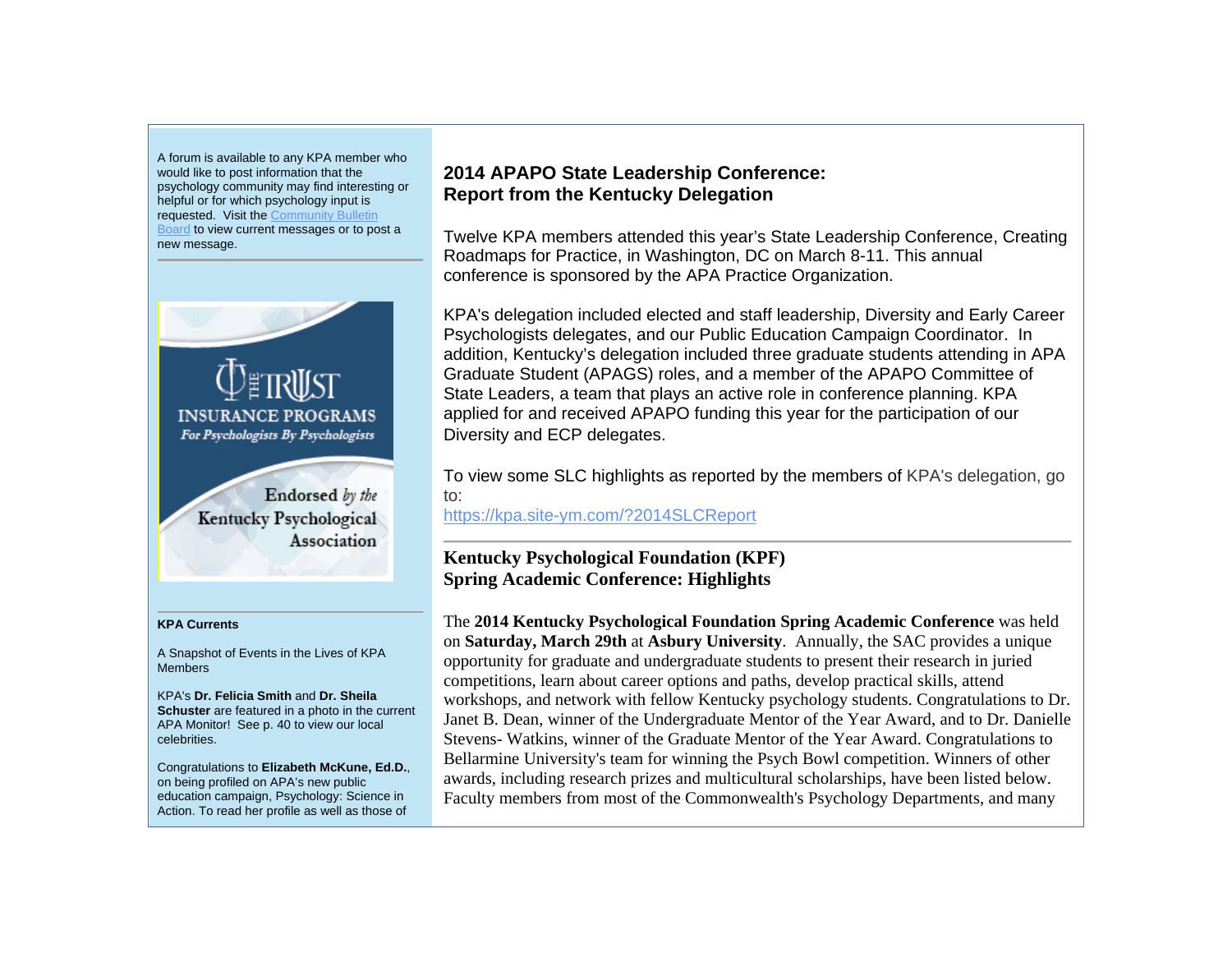other psychologists, go

to:www.Psychscienceaction.org

#### **Members in the Media**

KPA Members **Dr. Kelli Marvin** and**Dr. Kristen McCrary** were featured in Jean West's Medical Digest television segment that aired on WAVE3 in February.

The following members appeared on "Let's Talk" at 970AM WGTK with fellow KPA member Stan Frager, Ph.D.

**David Hanna, Ph.D., & Dustin Wygant, Ph.D.** discussed "Mental Health and Violence"

**Suzann O'Koon, Ph.D.** discussed "Holiday Stress"

*Please send your announcements to kpa@kpa.org so that your news may be shared with the KPA membership.* 

### **KPA Interest Sections**

Joining KPA Interest Sections is free and participation on the listservs is an exclusive member benefit. Many ideas, resources, and requests for treatment recommendations and other opportunities flow through the KPA listservs daily. Here is an excerpt from a post on the KPA Clinical listserv: "Thank you to everyone who shared their experiences with me. I was quite surprised at the variability of your responses.....Nice to have a community to call on for advice when such situations arise!" If you want to expand your resources and deepen your own sense of community within KPA, visit the KPA Interest Section webpage for instructions on how to join a KPA Interest

other volunteers participated in the Conference as judges, research consultants, mentors, coaches, and more. This year's SAC was attended by more than 200 participants overall.

There were 16 Graduate Division posters and 49 Undergraduate Division posters entered in the competition this year - all competing for cash prizes totaling \$850.

### **Graduate Division**

Graduate Research Paper - 1st Place: Caroline Pittard, Patrick Pössel, and Rosamond Smith- *University of Louisville. Teaching Behavior and Depressive Symptoms in Middle and High School Students. . Faculty Advisor: Dr. Patrick Pössel. Dr. rer. soc.*

Graduate Research Poster - 1st Place: Monica L. Gremillion, M.S. - University of Kentucky.*Reactive control and callous-unemotional traits mediate the longitudinal association between ADHD and CD symptoms. Faculty Advisor: Michelle M. Martel, Ph.D.*

*Graduate Research Poster - Tied for 2nd Place: Michael G. Mejia, B.A., Martha C. Hinchey, M.S., Margaret M. Byrne, Ph.D., Paul Han, Ph.D. and Jamie L. Studts, Ph.D. - University of Kentucky. Lung cancer screening: Evaluation of a pilot continuing education program for primary care providers. Faculty Advisor: Jamie L. Studts, Ph.D.*

### *Graduate Research Poster - Tied for 2nd Place:*

*Michael G. Mejia, B.A., Rachel F. Steffens, Ph.D., Jennifer L. Kilkus, M.S., Stacey A. Slone, M.S., Susanne M. Arnold, Ph.D. and Jamie L. Studts, Ph.D. - University of Kentucky.Attitudes toward cancer; Clinical trials among rural individuals with lung cancer.* 

*Faculty Advisor: Jamie L. Studts, Ph.D.* 

*Undergraduate Division*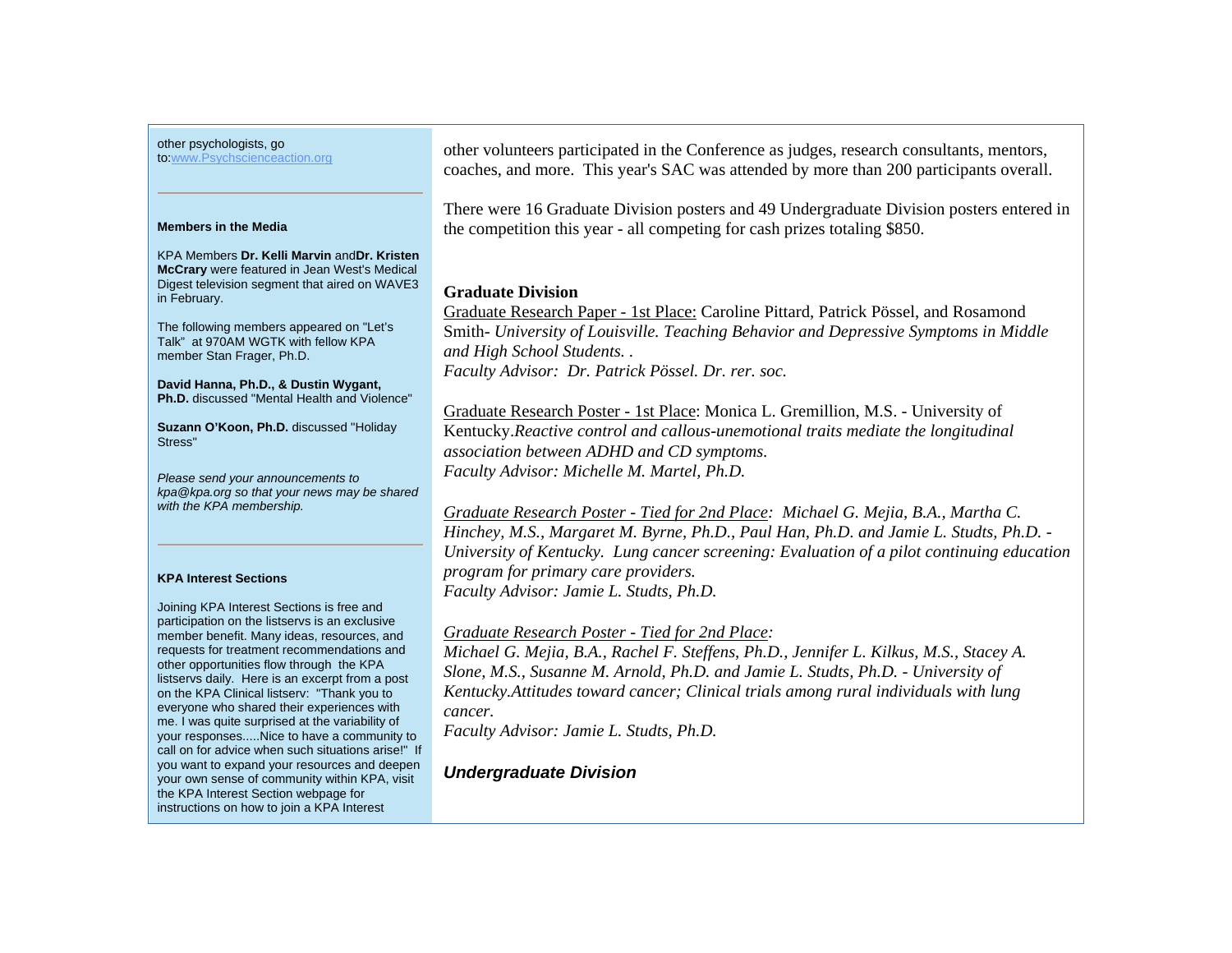Section.

Interest Section Details Listserv Details

### **Join KPA and KPAGS on Facebook!**

KPA has always been an organization that works to be inclusive of all psychologists in the state. Kentucky Psychological Association is officially on the popular social networking site, Facebook.com, and currently has 378 "friends". All you need to do to join the Kentucky Psychological Association on Facebook is to select the "Like" button after finding our group on Facebook. Please be sure to search for "Kentucky Psychological Association "and review the KPA Social Media/Forum Policy. The KPA Graduate Students (KPAGS) are also on Facebook! Stay up to date with the latest KPAGS news and communicate with other psychology graduate students from around the state! Click here to join KPAGS on Facebook:https://www.facebook.com/MyKPAGS

#### **Advertise in the KPA e-Newsletter!**

The bi-monthly editions of the KPA e-Newsletter, are distributed to over 1100 KPA members. The eNewsletter is sent via blast email at the end of Feb, Apr, Jun, Aug, Oct and Dec with submissions accepted at any time. Complete information and pricing details are available on the KPA Advertising webpage.

**Support KPA During in 2014 via Shopping on Amazon.com**

You can support KPA when shopping on

*Undergraduate Research Poster - 1st Place: James Austin Scott- Asbury University. Selfperception, social dominance, and right-wing authoritarianism as correlates to prejudicial implicit attitudes toward gender. Faculty Advisor: Janet B. Dean, Ph.D.* 

*Undergraduate Research Poster - 2nd Place: Macy T. Kootz and Nolan R. Williams - Morehead State University. The green-eyed monster: Jealousy's link to relational selfefficacy and emotional intelligence. Faculty Advisor: Laurie L. Couch, Ph.D.* 

*For more information, go to the Spring Academic Conference Page at: https://kpa.site-ym.com/general/custom.asp?page=307*

## **KPF Silent Auction Coordinator Needed**

The Kentucky Psychological Foundation is looking for a volunteer to help coordinate the 2014 Silent Auction which will be held in conjunction with the KPA Annual Convention this November in Louisville. If you are interested in learning more about this role please contact Leslie Proasi, leslie@kpa.org.

## **2014 KPA Webinar Series – Exploring Attachment: Clinical Insights Across the Life Span, Season 2**

*Moderated by Steve Stratton, Ph.D.*

The 2014 Kentucky Psychological Association Webinar Series on "Exploring Attachment" brings together international researchers and practitioners who enhance understanding and promote application of attachment-based clinical practice. Click here to register.

**Psychologically Healthy Workplace Awards: Applications now**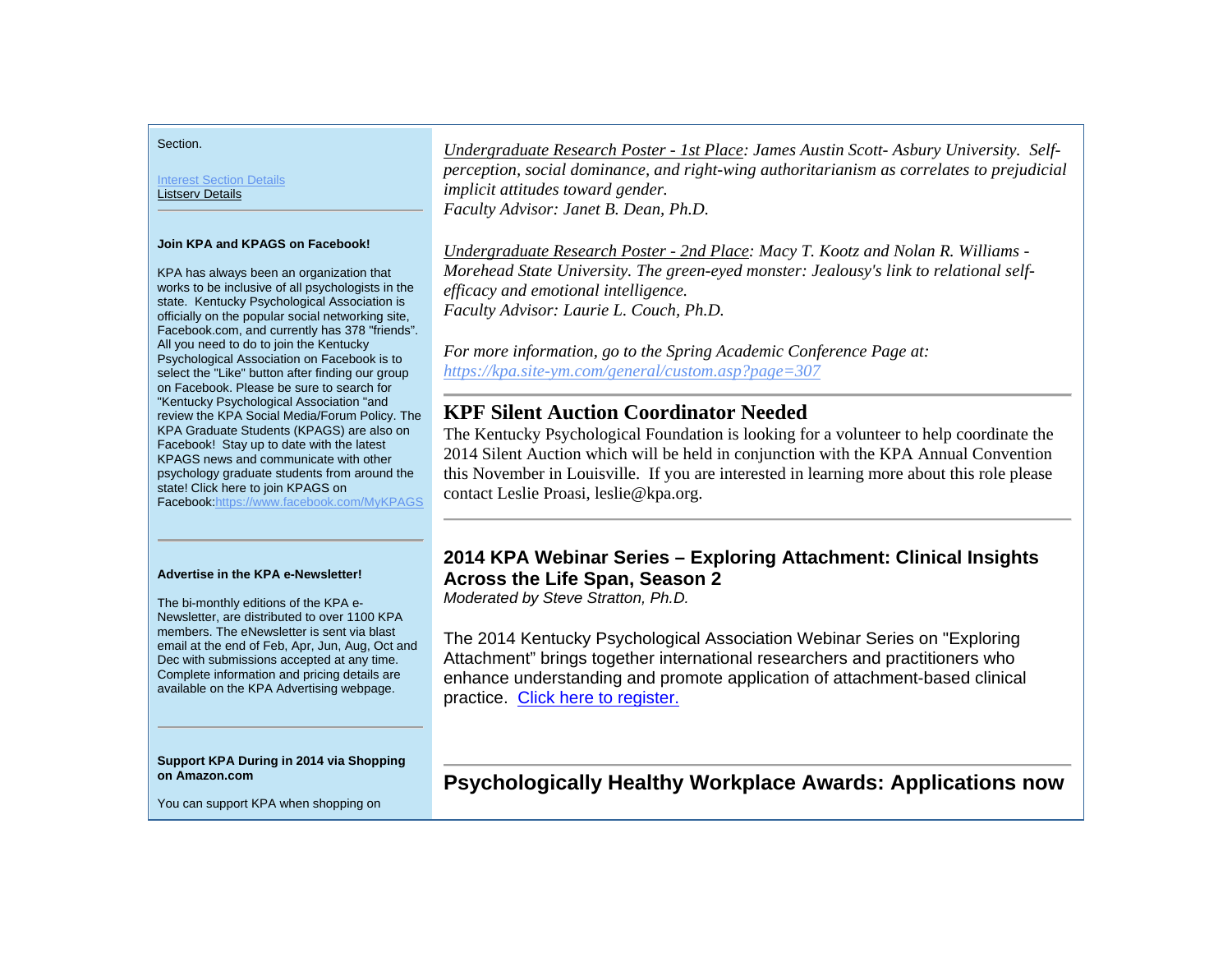Amazon by clicking the Amazon link on the main KPA website as a first step in making purchases on Amazon.com. Up to 3% of every purchase made on Amazon when you click their link on the main KPA website benefits KPA.

### **The Easiest Way to Accept Payments**

The Kentucky Psychological Association is pleased to offer member merchant accounts credit and debit card processing for your practice. A merchant account provides your clients with a convenient and immediate payment option and makes it easy for them to pay you for your services. Accept payment for consultation fees, counseling sessions and insurance co-pays. With a merchant account, you can:

•Accept Visa, MasterCard, Discover & AMEX. •Control cash flow & increase business. •Save up to 25% off standard bank fees. •No contract or annual fees. •No cost to transfer services - call to compare!

The process is simple. Begin accepting payments today! Call 866-376-0950 or visitwww.affinipay.com/kpa.

### **KPA Home Study Opportunities**

Under revised KRS CE regulations, you can now earn up to 12 credits per licensure cycle for home study courses. See what KPA has to offer...

A First Step in Understanding the Affordable Care Act and Its Potential Impact on the Health and Mental Health of Kentuckians

Navigating the CPT Changes for 2013

KPAF Diversity Conference Home Study

## **being accepted**

The Kentucky Psychological Association is pleased to announce that it is accepting applications now through May 31, 2014, for the Psychologically Healthy Workplace Awards (PHWA). These awards are aimed to recognize KY organizations that foster employee health and well-being while enhancing organizational performance. Nominees will be evaluated on their efforts in the areas of Employee Involvement, Work-Life Balance, Employee Growth and Development, Health and Safety, and Employee Recognition. Organizations can be for or non-profit, and small, medium or large in size. State winners will be eligible for a national award (which receives national press!) given by the American Psychological Association.Click here for additional details.

## **APA Council Representative Report**

*by David T. Susman, Ph.D., APA Council Representative* 

In late February, I traveled to Washington, DC and attended my first APA Council of Representatives meeting as the representative for KPA. It was a very interesting experience. The Council is the legislative body for APA, and it has full power and authority over the affairs and funds of the 134,000-memberassociation. The Council is comprised of 172 members, including 98 Division representatives, 61 representatives from state, territorial and provincial associations, and 13 members from the APA Board of Directors. Thanks to Rhea K. Farberman, APA Monitor executive editor, for providing a summary of the Council meeting, which I have edited below. Please contact meat susmand@gmail.com if you would like further information about any of the Council actions.

At its February 2014 meeting, the APA Council of Representatives continued its work to create a new, more nimble association governance structure and adopted resolutions to advance psychology education and training and the application of the discipline to human welfare.

Of particular importance was the council's approval as APA policy of the document Health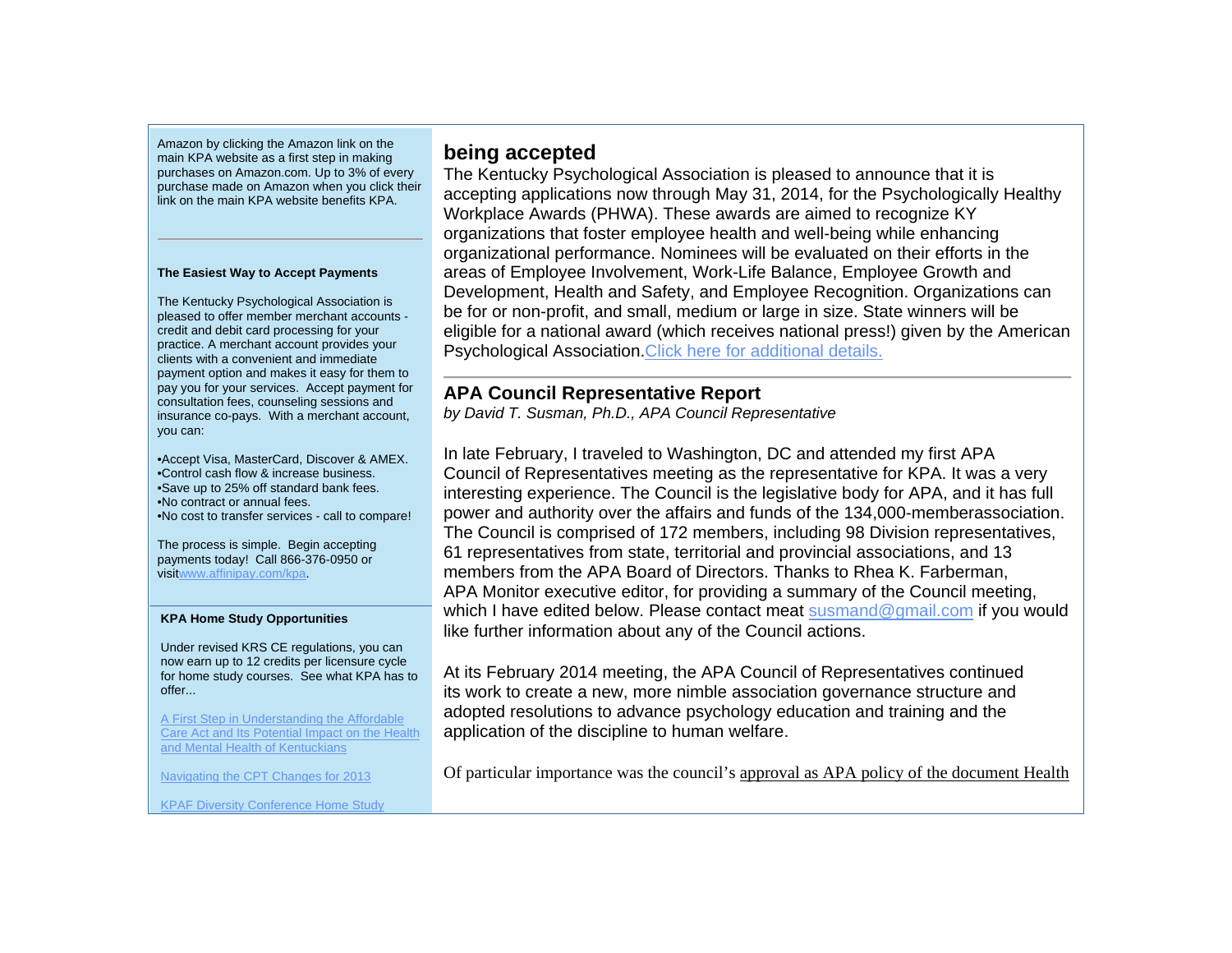KPA Domestic Violence Home Study SeriesClinical Applications of Neuroscience Research Home Study Series

Religion, Spirituality, and Clinical Practice Webinar Home Study Series

View the KPA Home Study Page for additional options.

Service Psychology: Preparing Competent Practitioners. This first-of-itskind policy describes the competencies that a psychologist working in a health delivery setting should possess. Such a document is critical to ensuring quality in training and good health services outcomes as psychology continues its move from a primary focus on mental health to a broad focus on a range of health problems, according to the document authors. The new competencies focus on basic biological, psychological and social knowledge of health and disease, and they require practice-based research skills and interdisciplinary collaboration.

Also in the area of psychologists' doctoral education, the council provided funding for APA to create an online application system for psychology graduate programs. The platform will create a centralized system for the submission, processing and review of student applications and faculty recommendations for use by students, programs and reviewers. It is expected to be available in 2015.

Another discussion that council members devoted extensive time to was on the ways the Affordable Care Act would affect psychology and psychologists. The council discussed opportunities the act creates for the discipline, as well as ways the law fails to recognize psychology or the contributions it can make to integrated health care.

Council also reviewed and discussed the Good Governance Project (GGP) implementation action plans. The action plans approved were:

• Delegating specific duties, including financial and budget matters and the evaluation of the CEO from the council to the board of directors for a three-year trial period.

• Creating a new composition for APA's board of directors, including six members drawn from the general membership and elected by members, a public member and a commitment to have at least one early career psychologist on the board at all times.

**Kentucky Psychological Association**  120 Sears Ave, Ste 214 Louisville, KY 40207 502-894-0777 kpa@kpa.org www.kpa.org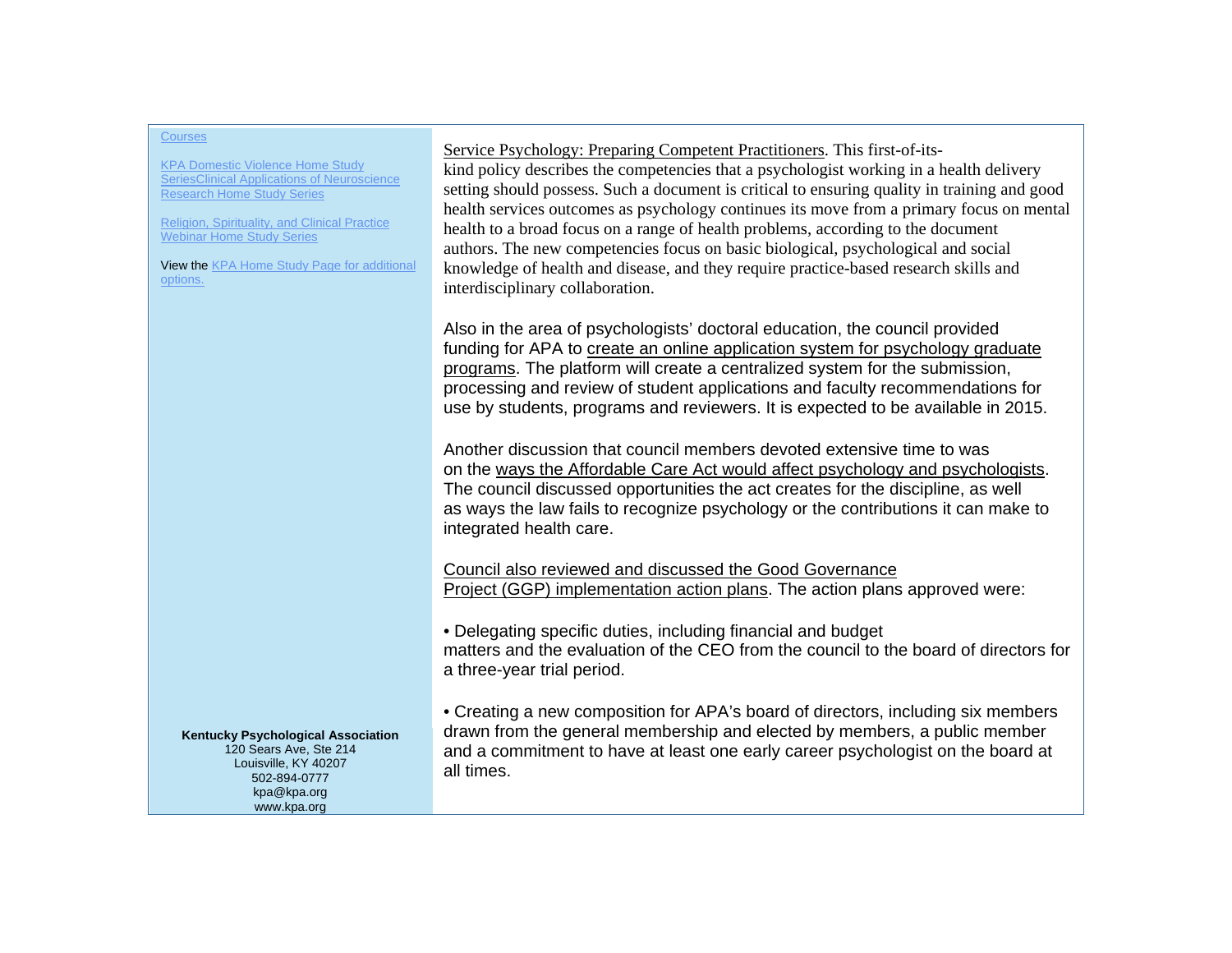• Creating a Needs Assessment, Slating and Campaigns Committee to conduct annual needs assessment and develop slates for those seats on the board elected by and from the general membership. The committee is also expected to conduct a needs assessment and develop slates for council members elected by and from the general membership, if such seats are added to a new council structure.

• Creating a Council Leadership Team. This team's duties will include managing the council's workflow and developing a process by which the council will identify, prioritize and address the major issues facing psychology.

In addition, the council:

• Adopted as APA policy a new Resolution on Gun Violence Research and Prevention. The resolution is focused on reducing gun violence through a comprehensive, science-based public health approach. It calls for research that identifies risk and protective factors vis-à-vis firearms violence for diverse groups and for a continuum of mental health services to meet the needs both of people with severe mental illness and those in emotional crisis.

• Adopted an official definition of early career psychologists as those psychologists within 10 years of earning their doctoral degrees. Having a standard definition will improve consistency in awards criteria and allow for better data collection about early career members, according to the motion's supporters.

• Endorsed a document entitled Multidisciplinary Competencies in the Care of Older Adults at the Completion of the Entry-level Health Professional Degree, developed by the Partnership for Health in Aging, of which APA is a member. The document is designed to guide multiple health professions in understanding the competencies needed to provide care to older adults.

• Received the *Report of the Task Force on Trafficking of Women and Girls*. The report's aim is to raise awareness among psychologists and the public about human trafficking; make recommendations to enhance research, education and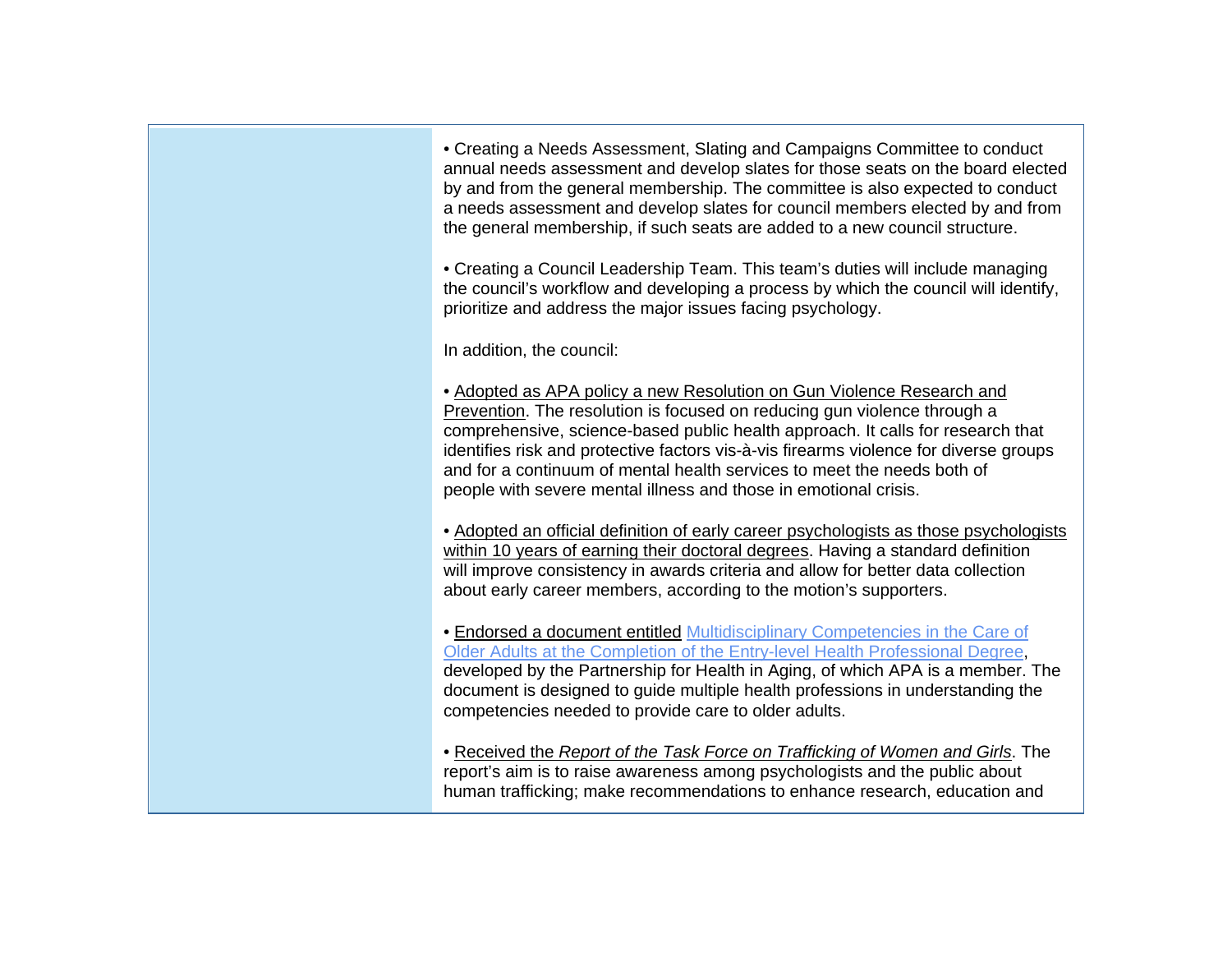training; and urge psychologists to apply scientific research and expertise to influence public policy and enhance services to survivors of trafficking.

• Approved the revised Principles for the Recognition of Proficiencies in Professional Psychology.

• Received the report *Assessing and Evaluating Teacher Preparation Programs*. The report calls for the use of valid and efficient tools in the measurement of teacher preparation programs and teacher effectiveness. Such teacher evaluations should be grounded in well-established scientific methods that have evolved within the psychology discipline, according to the report authors.

• Received a report from the association's chief financial officer, indicating that APA expects to finish 2013 with a positive operating margin of more than \$1.8 million. The council alsoapproved a 2014 budget that forecasts a \$1.4 million positive operating margin on revenue of \$111 million and expenses of \$109 million.

## **APA Ambassadors**

**The American Psychological Association is in the process of instituting an APA Amabassadors program, based on the longstanding KPA Ambassadors. KPA's own head ambassador, David Susman, Ph.D., will serve on the APA Ambassadors steering committee!**

KPA Annual Conference - Save the Date!

The 2014 KPA Annual Conference will be held at the Galt House in downtown Louisville from November 6-8, 2014. Plan to join us for "Psychologists as Collaborators: Partnering to provide comprehensive care." Complete details coming soon!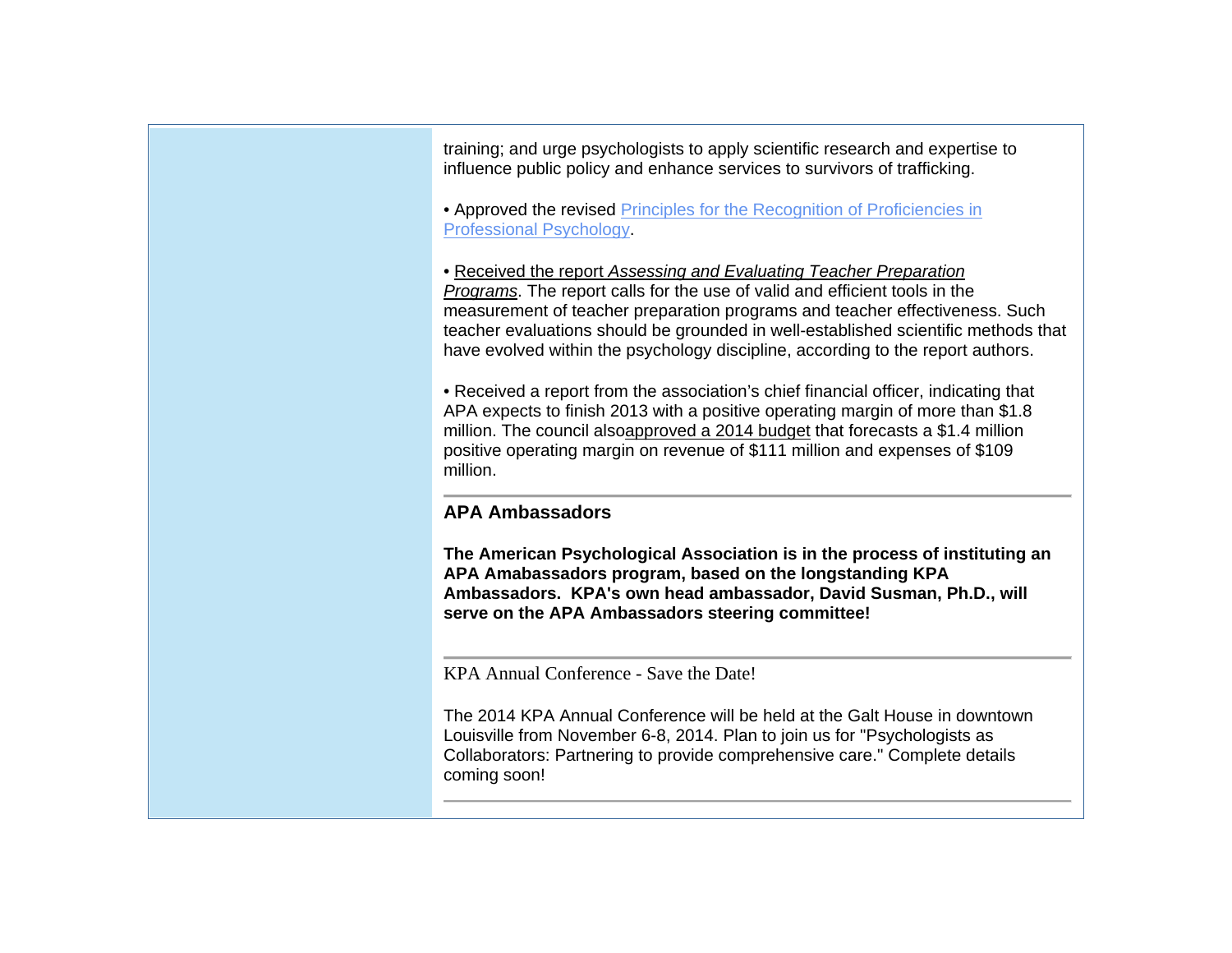# **Business of Practice: Managing Your Profit**

*By Jim Ray, MBA*

For many mental health care providers, there's a chasm between helping your patients to cope with significant psychological challenges and effectively managing the business of your practices. Most of you have invested years of study and training in the effort to develop successful, therapeutic practices. Many, however, haven't had the time to seriously study the fundamentals of accounting, marketing, and the other disciplines associated with actually running a business. As a practitioner (and business owner) you're confronted with challenges on both ends of this spectrum. At times, the business of your practice may present greater challenges than your patients. Sound familiar?

You may remember me from a presentation I gave at the 2012 Business of Practice conference. We discussed topics such as personal branding, marketing on the Internet and tips to attract new patients. My hope is to provide an on-going series of articles for you about ways to run your practice more profitably.

I'd like to start with a simple observation, and then a definition. Observation: Patients will heal and move on. The key to any successful practice is managing the intake of new patients. However, it's critical that you understand practices can go out of business, profitably.

Businesses of all types are subject to financial constraints. While the desire to treat patients is a driving force, doing so profitably is paramount. You have a finite capacity to treat individuals. There are only 24-hours in a day and we must assume that family and sleep will demand at least a small portion of those hours.

Your ability to think and effectively treat patients is highly dependent upon your personal stress and energy levels. Over the years, I've seen numerous professionals burn out because they thought they simply needed to work harder. However, when you do this for an extended period of time, you run the risk of making poor decisions which might not only impact you, but your practice and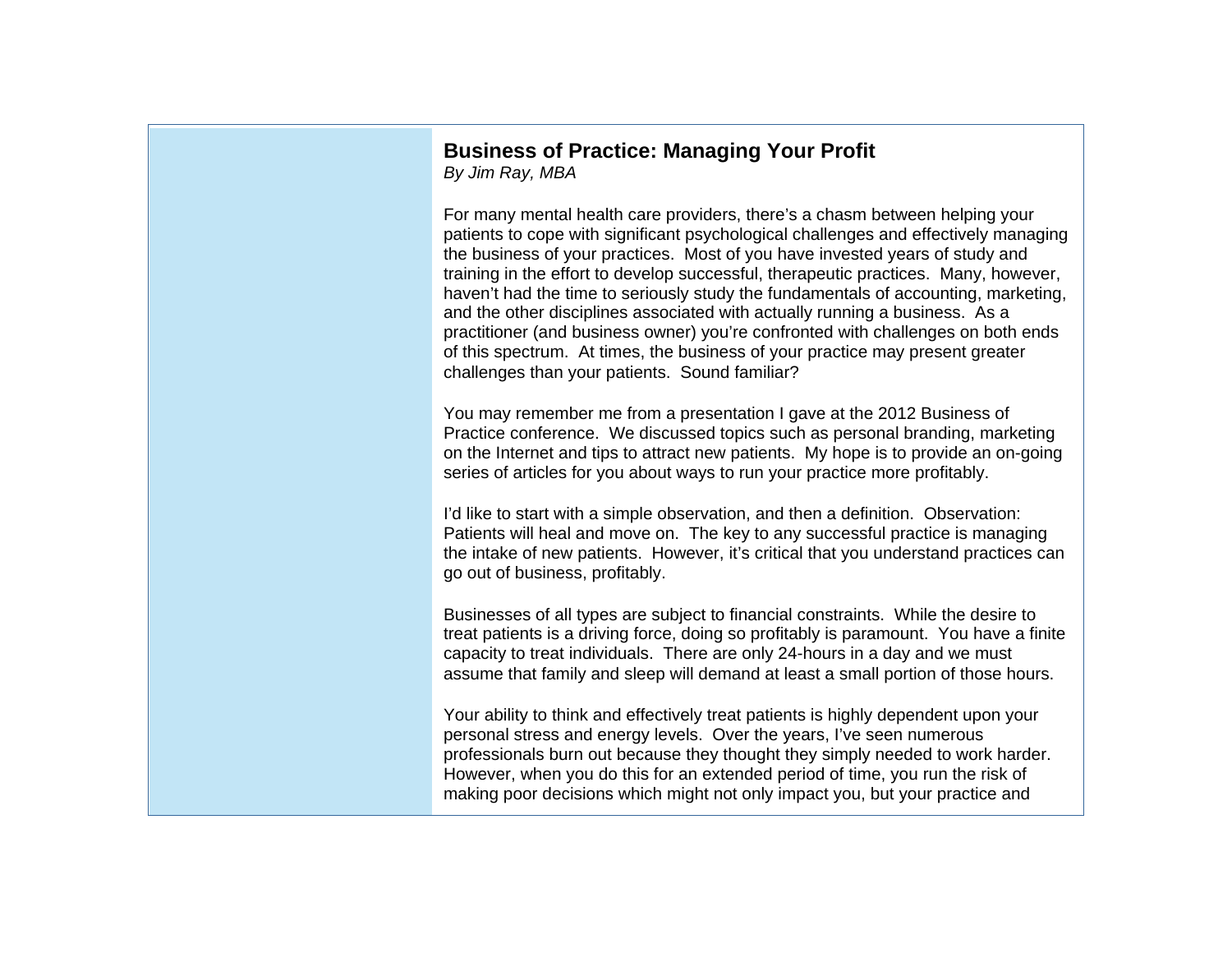possibly your marriage.

That point brings me to a definition. "Profit" is what is left over after you subtract your business expenses (including taxes and wages/salaries) from the billable revenue you generated. As a pure business fundamental, you need to focus on your net profit, much more than on your overall revenue for the practice. This is where many practitioners struggle. You may have significant income from private pay patients, provider reimbursements, or government programs. However, if you're not actively managing the types new patients you're taking, you may be in for a crash. More on that point in a minute.

For now, let's consider two ways to manage your profit. The first is to limit or cut your expenses. While that can be effective in the short run, there's only so much that you can cut. For most, there is a necessary level of expense, which must be incurred to run your practice. Your ability to "cut costs" by its very nature, therefore, is limited.

However, you can also manage (and increase) your profit by increasing your overall revenue. But beware; this also requires a healthy balance between taking on new clients, and accepting the right clients.

When you consider the changes in our health care system, it's fairly certain that government supported reimbursements (e.g. Medicare) are going to be reduced over time. Many of you have already seen this. As the focus on mental health grows, practitioners are going to be faced with an ever-increasing pool of potential patients, but whose ability to pay (or at least pay what you actually deserve) will be reduced. This is going to put immense pressure on you to ensure that you're being properly compensated for the services you provide.

Let's come back to my earlier point about actively managing your types of new patients. In most businesses, there are a core group of services that yield the best results for the business. For you, this might be testing and evaluations, short-term counseling, group therapy, or possibly intense one-on-one psychotherapy.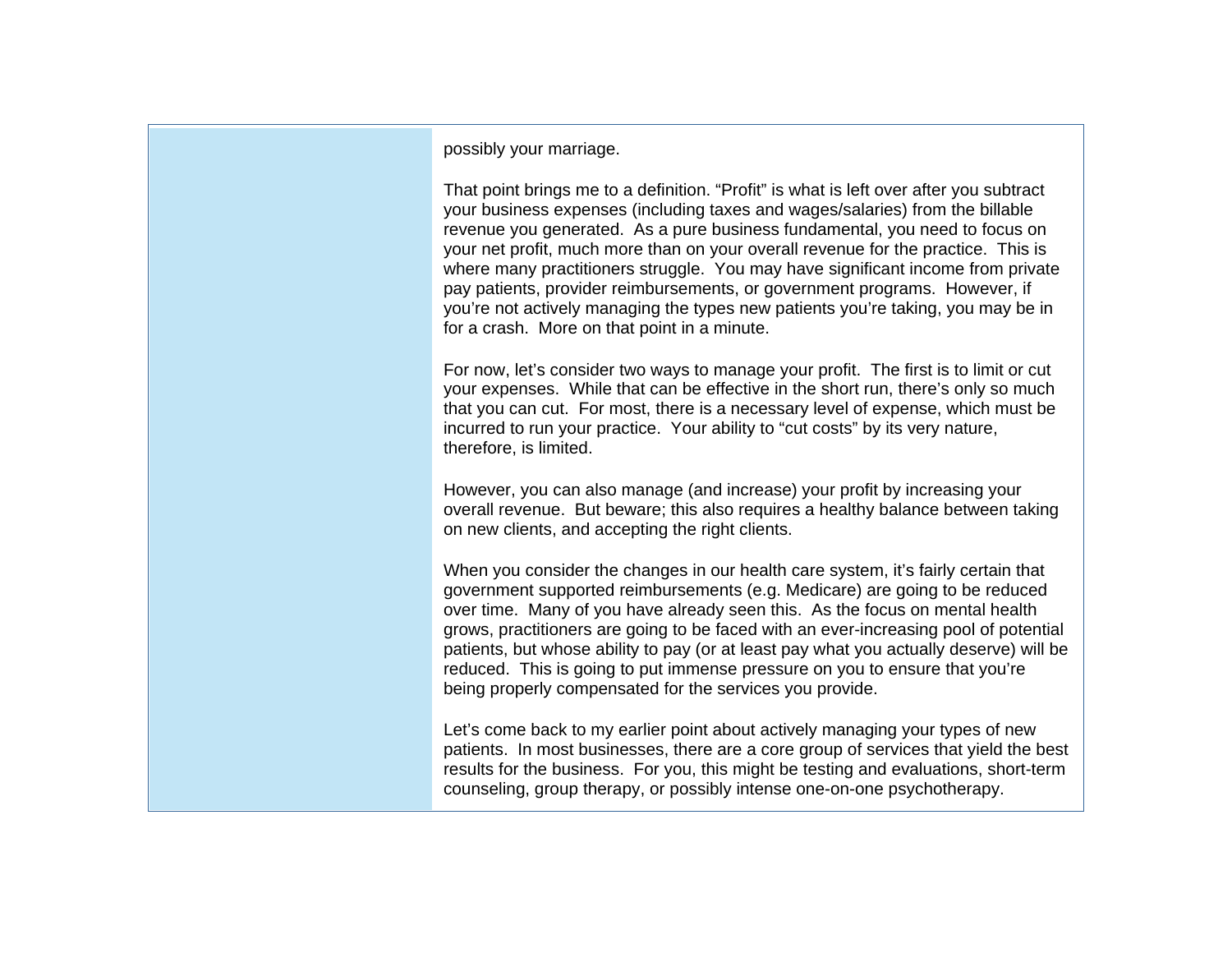Whatever it is, this is your best possible type of patient. However, some practitioners struggle to maintain an active influx of these "ideal patients."

Overtime, the practitioner may take on other types of cases simply to pay the bills. They run the risk of deviating too far from their core patient load, which typically requires either more time, yields less income, or both. While the cash seems to be coming in, the actual profit margin is less and less. Eventually, your days are spent dealing with the wrong types of patients for your particular practice. This is what I meant when I said practices can go out of business profitably. Reaching the point at which zero income is generated isn't at all typical. Like a puddle on a hot day, the evaporation of your profits may occur rather slowly. Add to that the on-going pressures of daily life, family and work and you can see the implosion coming. You may have a colleague who has already experienced something similar.

By putting into place strategies and tools to assist you in broadening your exposure to a larger pool of potential patients, you'll eventually have a larger group of individuals from which to choose. This will help you, as the practitioner/business owner, to effectively select enough of the right kinds of patients to allow you to take on other non-core cases - all while growing the overall profitability of your practice.

In the next several articles, I'll detail various ways you can do this. I'll provide you with tips and suggestions intended to help you develop your practice to the point at which you might begin working less, but actually earning more. Sound interesting? You'll have to look for my next article to find out. Until then, feel free to check out my blog atwww.JimRayConsultingServices.com.

## **Q&A on Current Issues in Ethics**

*by KPA Ethics Committee*

**Ethical Question:**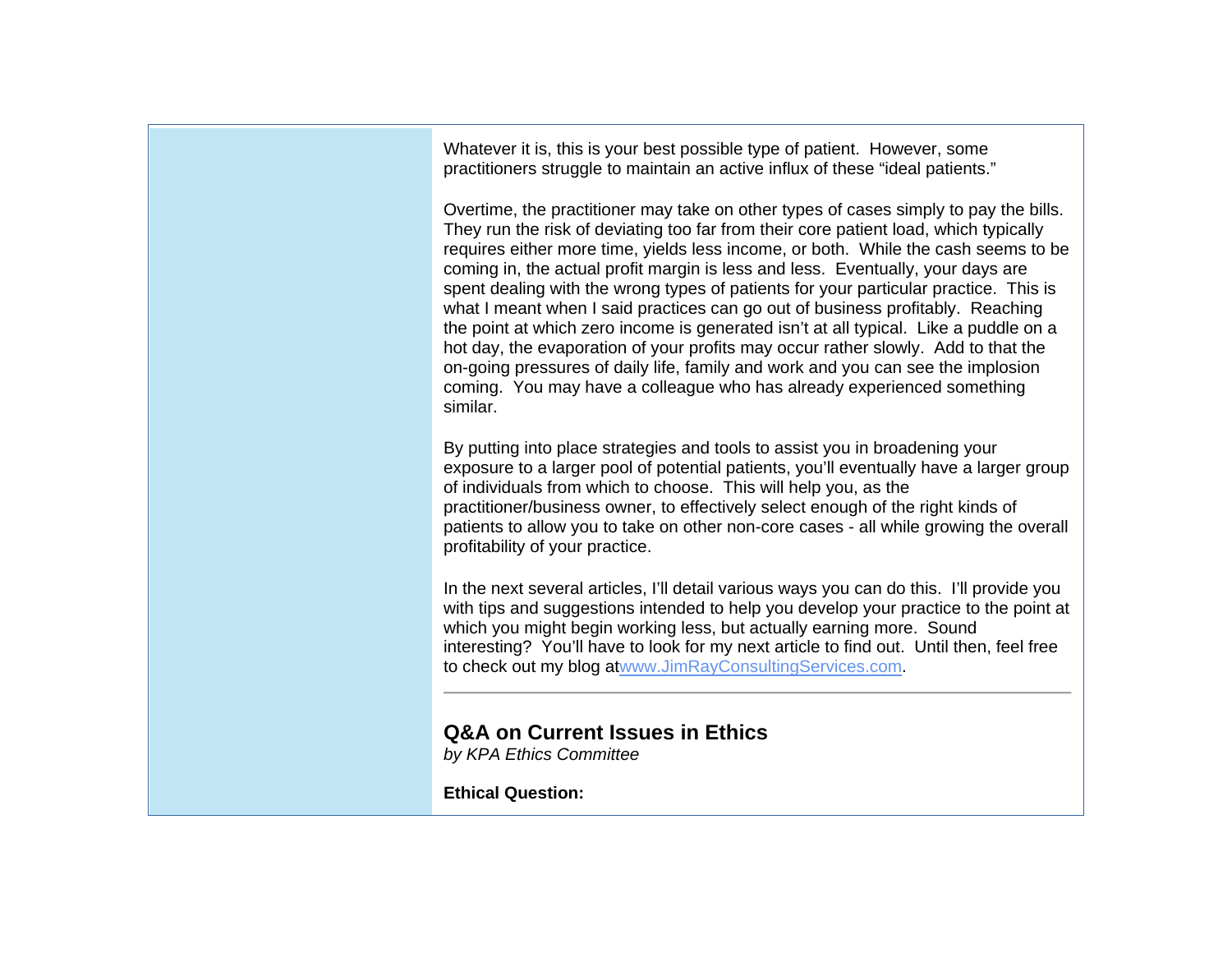A psychologist asked a question regarding whether or not there is a duty to report to authorities sexual relations between a traumatic-brain injured (TBI)19-year-old and her 22-year-old stepbrother. The young woman and man also had an earlier sexual relationship when the girl was 16 and he was 19. While the committee could provide some possible guidelines from an ethical perspective, the committee agreed that this is primarily a legal question and a consultation with an attorney well-versed in mental health law would be a prudent avenue to pursue.

If the client is accurate regarding the age at which she first had a sexual relationship with her stepbrother, she was legally able to consent (Kentucky law has as its age of consent at 16), so there may be no reportable activity with regard to that time period. The recent re-emergence of a sexual relationship appears to coincide with the female's TBI and lowered functioning as a result of it. Clearly, as a psychologist, there is concern about whether the relationship is exploitative and whether or not it is reportable. Unless this young woman has a legal guardian, she is of adult age and has the right to make decisions regarding her sexual relationships, whether or not they may be in her best interest. If she has a guardian, there may be an avenue for reporting to that guardian, but again, a consultation with an attorney would be prudent.

Under the assumption that the young woman does not have any legal guardianship, then she is entitled to all of the legal and ethical considerations given to any adult client, including confidentiality.

Regarding confidentiality, the APA guidelines state:

4.05(b): Psychologists disclose confidential information without the consent of the individual only as mandated by law, or where permitted by law for a valid purpose such as to (1) provide needed professional services; (2) obtain appropriate professional consultations; (3) protect the client/patient, psychologist, or others from harm; or (4) obtain payment for services from a client/patient, in which instance disclosure is limited to the minimum that is necessary to achieve the purpose.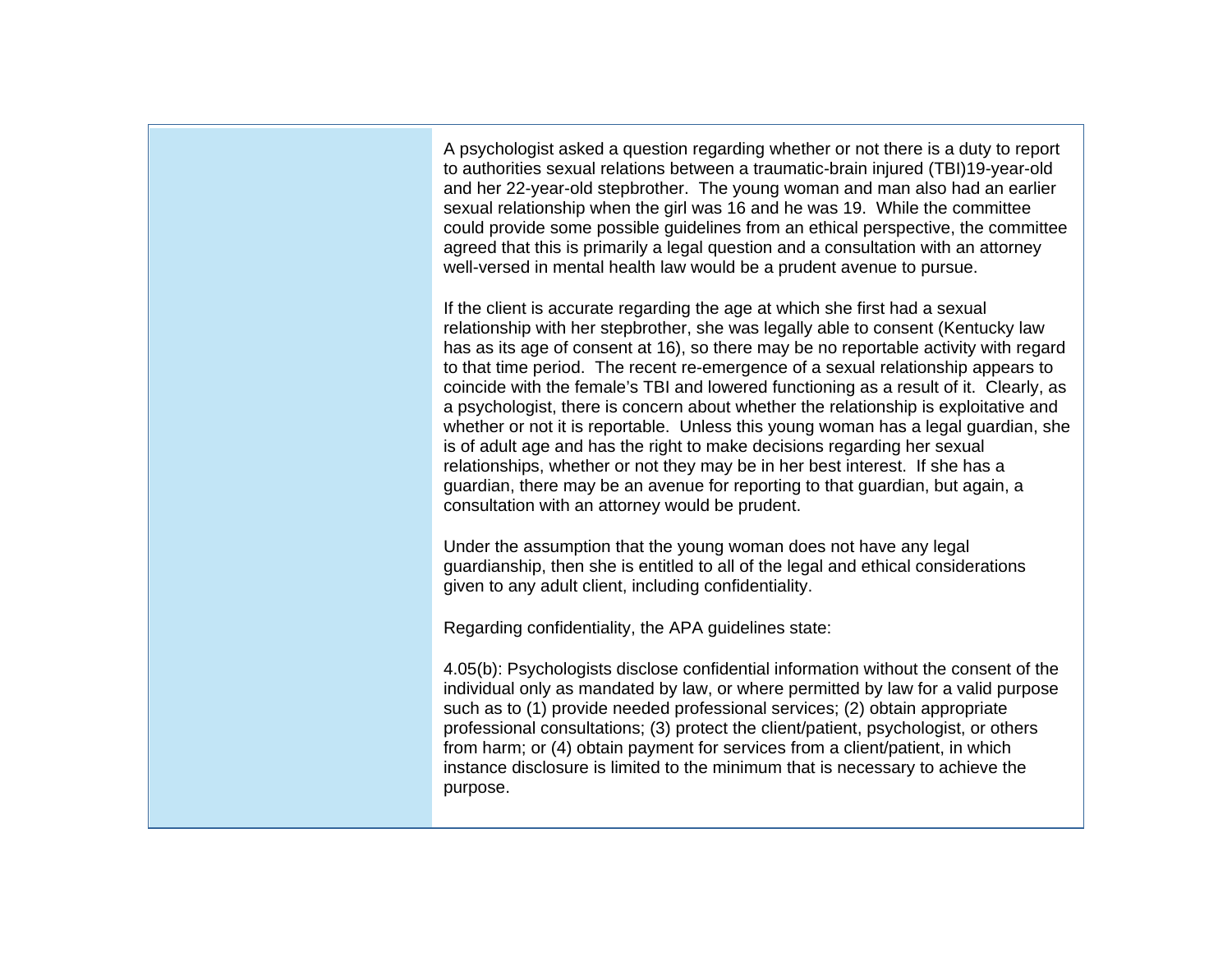Given that there appears to be no mandate by law to disclose confidential information, the client's confidentiality must be maintained from an ethical perspective.

Additional guidelines to consider:

4.02: Psychologists discuss with persons (including, to the extent feasible, persons who are legally incapable of giving informed consent and their legal representatives) and organizations with whom they establish a scientific or professional relationship (1) the relevant limits of confidentiality and (2) the foreseeable uses of the information generated through their psychological activities.

 10.01: (a) When obtaining informed consent to therapy.....psychologists inform client/patients as early as is feasible in the therapeutic relationship about the nature and anticipated course of therapy, fees, involvement of third parties, and limits of confidentiality and provide sufficient opportunity for the client/patient to ask questions and receive answers.

 These guidelines may help answer questions such as how therapy was framed from the beginning with regard to confidentiality and disclosure of information to others. Is the client so impaired that someone co-signed her consent to treatment form? Were arrangements made then that someone could be informed of information that might be necessary at some point? If it is believed the client is not capable of providing informed consent (to sex or other things), perhaps legal guardianship should be pursued.

 From a therapeutic standpoint, it seems reasonable to discuss her current relationship with her and attempt to determine an appropriate response, which would include her permission should it be determined that some intervention is needed. Again, however, please understand that this is an ethics committee, not a legal committee, and, as such, the committee highly recommends a consultation with an attorney if there is consideration of breaching confidentiality of an adult.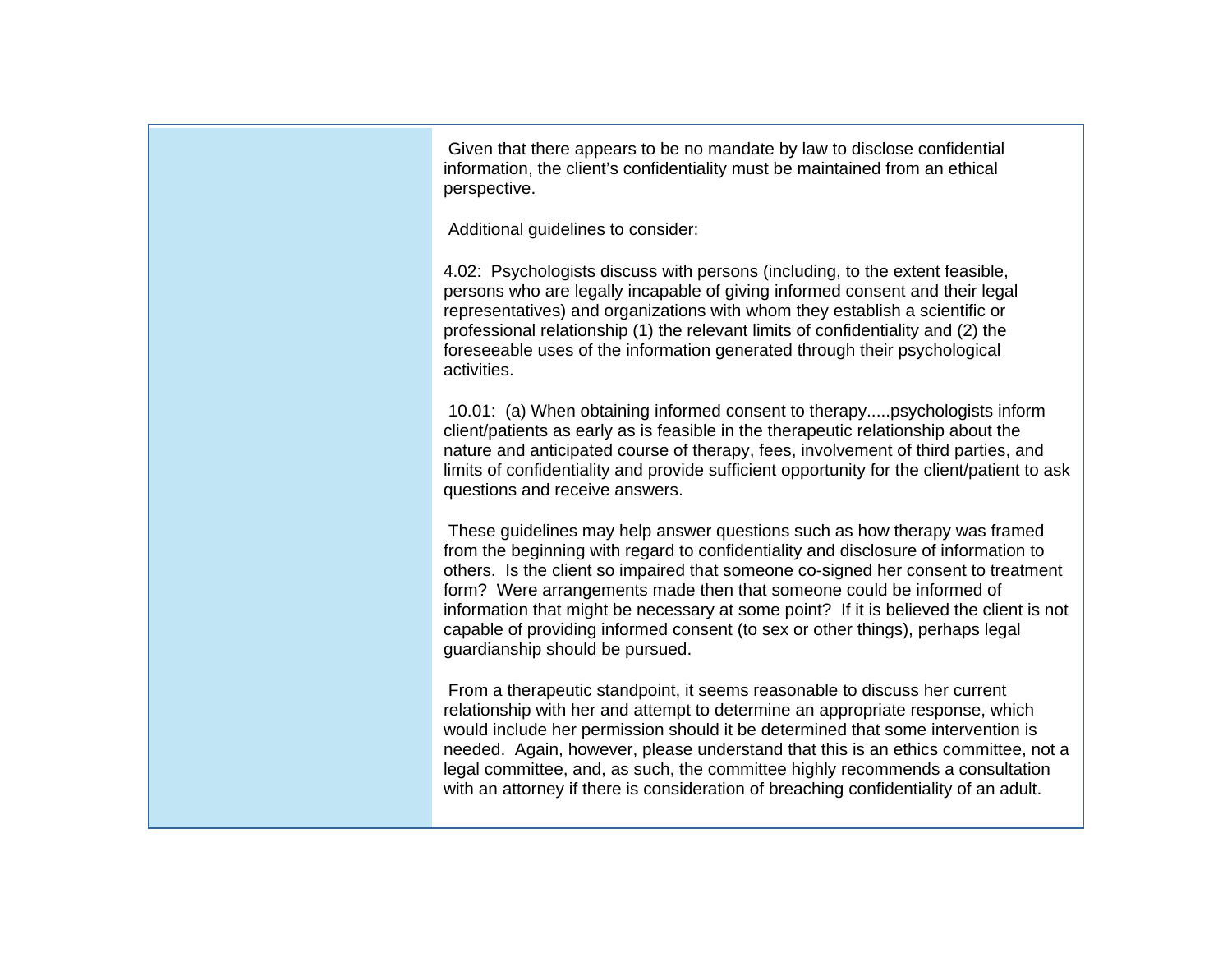## **KPA Member Benefits: Ethics Resources**

**Ethics Resource** - The KPA Ethics Committee has developed a list of resources for KPA members aimed to help psychologists find resources about self-assessment, self-care and the development of skills, relationships, and personal qualities that will allow them to be less vulnerable to ethical breaches and "slippery slopes" in their professional careers and foster ethical awareness that leads to optimal practice. The posted resources define and discuss the stress—distress—impairment continuum, and the vulnerability at any point along the way to an ethical violation. They touch on topics such as risk factors, prevention of impairment, intervening with an impaired colleague, treatment options and the national movement toward establishing colleague assistance programs. Click here to learn more and to access the resources.

### **APA Adopts a More Efficient Governance System** *From the APA Governance Affairs Office*

Over the past several years, the APA Council has been working on developing a more nimble, efficient and responsive governing system, as part of the APA Good Governance Project (GGP). This project was an outgrowth of the strategic plan focused on optimizing organizational effectiveness. APA's existing governance system is a 1950's model built for a world where twice annual meetings was sufficient for conducting the business of the association. The new model, proposed after a thorough assessment with input from many different groups, has 3 primary goals: nimbleness, strategic alignment across the organization and increased member engagement. Under this model, members will have a more direct voice in the decision-making process and more opportunities for service.

In February 2014, Council voted to begin a 3-year trial delegation of authority to the Board of Directors for: financial and budgetary matters; oversight of the CEO; alignment of the budget with the Strategic Plan; and internally focused policy development. The Board composition changes with 6 member–at-large seats now open to election from and by the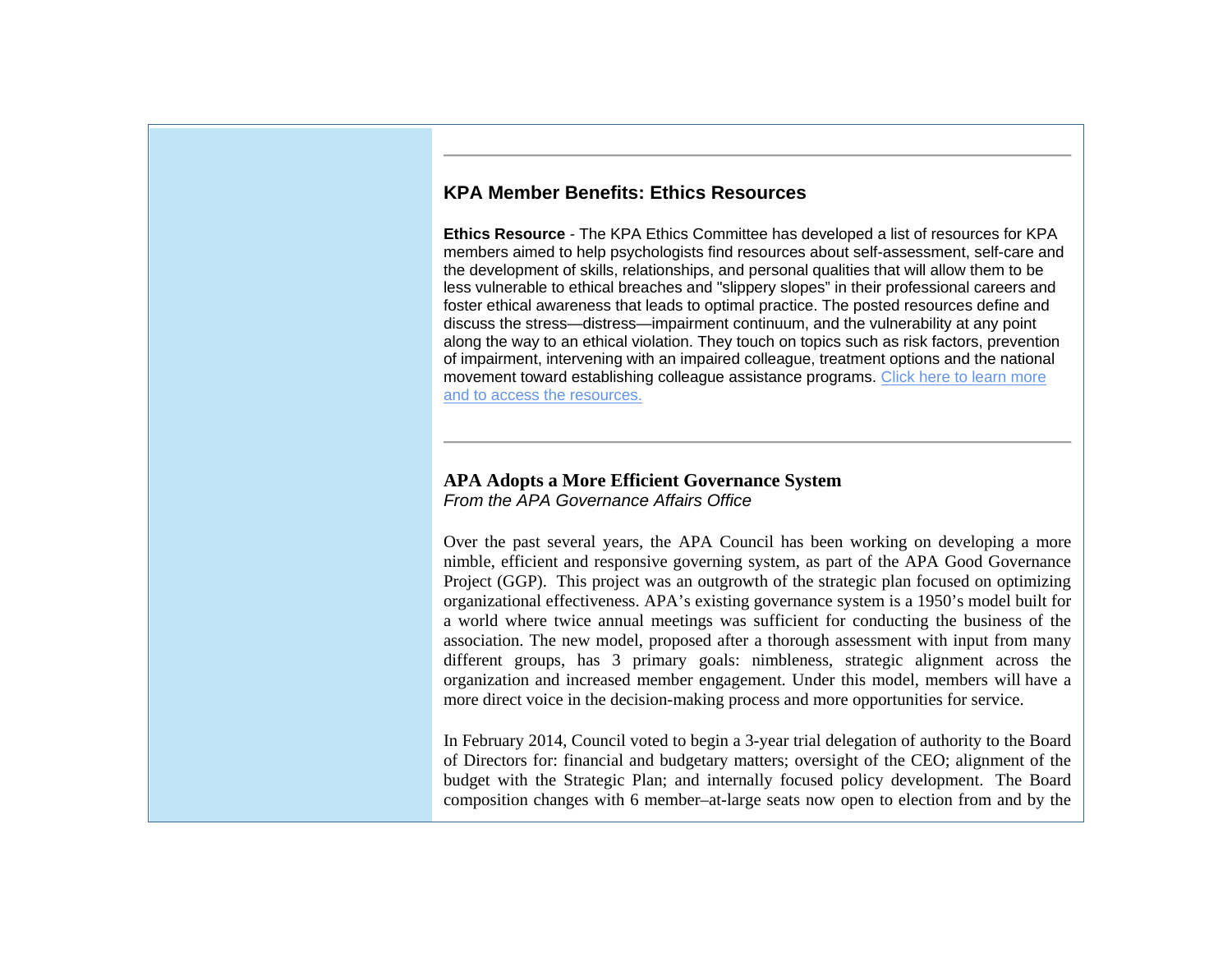general membership, the addition of a public member and the guarantee that both a student and early career psychologist voice will be present. Two seats are reserved for members of the Council Leadership Team, to ensure a bridge between the two bodies.

This change frees Council to focus on strategic and emerging issues affecting psychology, and will be engaged in higher level strategic dialogues that inform the development of policy and strategic directions. The work of Council will be managed by a newly created Council Leadership Team (CLT). Understanding member wants and needs related to the topics at hand will be an integral element of the deliberation process. In addition to this change in function, Council plans to consider a change in its structure this August. The current proposal retains a single seat for each division and state, province and territory, and adds a handful or member-at-large student and early career representatives. The attributes of the at-large seats will be determined based on an annual needs assessment to determine what would best help create a balanced Council.

These changes, coupled with a more efficient triage system, improved integration of technology, a formal leadership pipeline and development program and other enhancements, will allow APA to be more responsive to the needs of its members, to allocate resources more efficiently and to address emerging issues in a rapidly changing environment head on. Members will be have the opportunity to vote on new bylaws language this fall that will optimize APA's governance system for the  $21<sup>st</sup>$  century.

For additional information on the implementation of the Good Governance Project, please visithttp://www.apa.org/about/governance/good-governance/index.aspx or contact Nancy Gordon Moore, PhD, MBA, Executive Director, Governance Affairs at nmoore@apa.org.

## **Have an Idea or Contribution for the KPA e-newsletter?**

Contact the KPA Central Office or Sean Reilley, Ph.D., KPA e-newsletter Editor atdr.sean.reilley@gmail.com. Deadlines for submission are the 15th of the month the newsletter is scheduled for distribution (Feb, April, June, Aug, Oct and Dec).